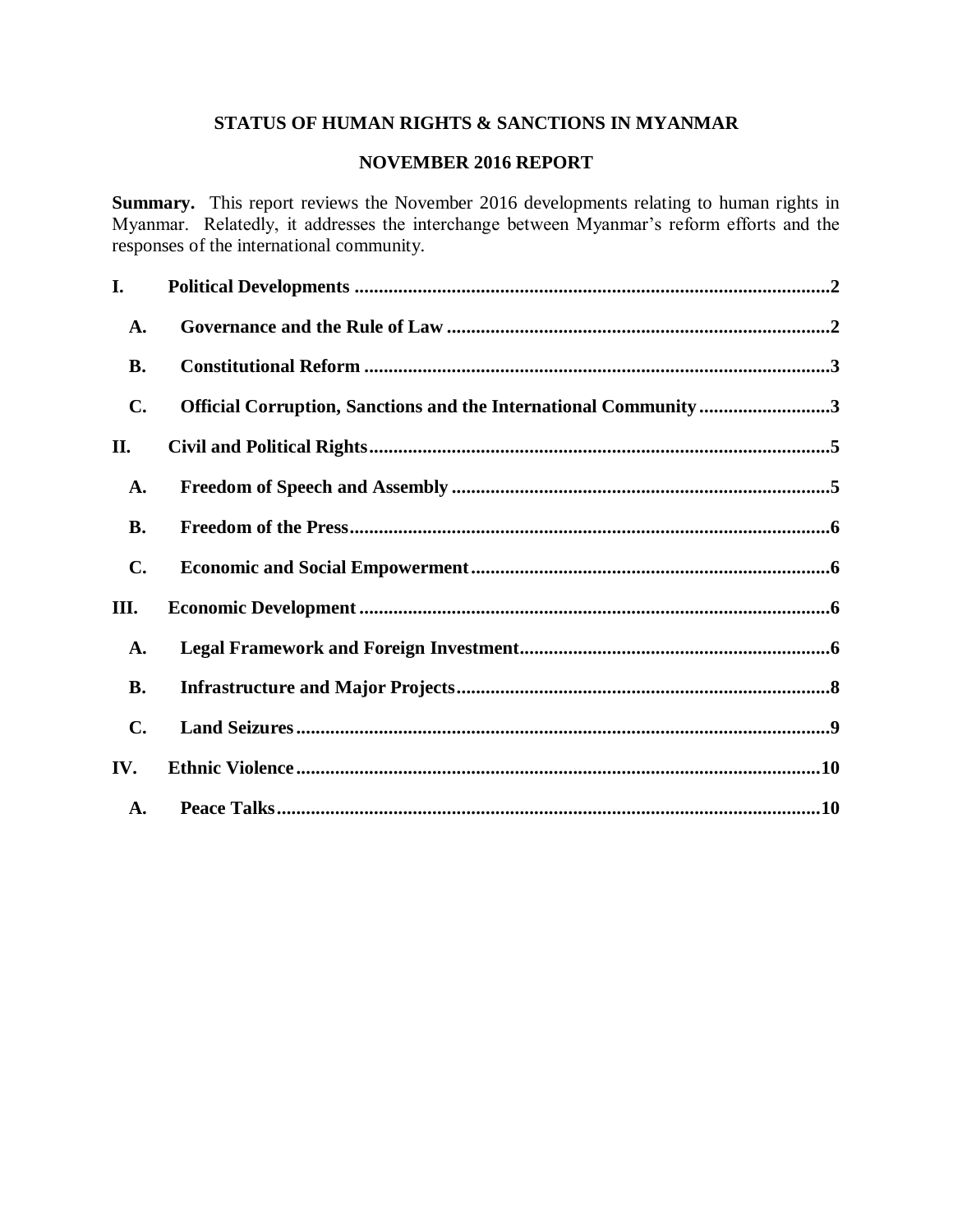#### <span id="page-1-1"></span><span id="page-1-0"></span>**I. Political Developments**

#### **A. Governance and the Rule of Law**

One year after the historic elections that saw Aung San Suu Kyi's National League for Democracy ("NLD") party soundly defeat the military-backed Union Solidarity and Development Party ("USDP") in what was hailed as a victory of democracy and the rule of law, the *Southeast Asia Globe* published several short pieces looking back at the past twelve months of Myanmar's development under the NLD administration.<sup>1</sup> Of particular note is the analysis of the USDP's relegation to the opposition party, its post-election internal shakeup and its future role in the country's governance.<sup>2</sup> As described in previous reports, USDP chairman Shwe Mann was ousted from his position prior to the 2015 elections, which surprised many observers considering the ex-chairman's status and working relationship with Aung San Suu Kyi.<sup>3</sup> Other political purges and demotions followed, as more military-friendly party members replaced more moderate party members.<sup>4</sup>

The margin by which the USDP was defeated in the election sparked the flight of many members from the party, including the former USDP leader Thura Aung Ko, who had been demoted prior to the 2015 elections.<sup>5</sup> Former President Thein Sein, who now serves as party "patron" in an advisory capacity, and new party chair Than Htay, a former military leader, are now turning their efforts to rehabilitating the party's image, attempting to rebrand it as a champion of local political authorities and to bring in a new generation of party loyalists.<sup>6</sup> However, Myanmar's merchant class, which had previously consisted of reliable USDP supporters, has more recently turned to the NLD in the hopes of a more profitable future of open trade and foreign investment.<sup>7</sup>

Aung San Suu Kyi is fending off criticism from abroad this month with respect to her administration's handling of a recent flare-up in conflict in Myanmar's Rakhine state, where government troops have responded to coordinated attacks from alleged Rohingya Muslims.<sup>8</sup> Aung San Suu Kyi has said that the situation is being handled "based on the principles of the rule of law," although there are questions as to whether Aung San Suu Kyi and the civilian-led government are sufficiently involved in the response, which, as a security matter, falls under the purview of the military per the Myanma constitution.<sup>9</sup> The criticism adds to international concerns that Aung San Suu Kyi has not done enough to address Myanmar's handling of Rohingya people in general, an issue which she has also stressed must be handled according to the rule of law.<sup>10</sup> The practical implications of Aung San Suu Kyi's statements with respect to the Rohingya are unclear, although the NLD appears to be contemplating a resettlement program for immigrants and a possible reinstatement of the controversial citizenship-verification program.<sup>11</sup> Meanwhile, state government spokesman Tin Maung Shwe fired back at critics, saying the conflict is "an internal affair, not an international affair."<sup>12</sup>

On November 18, President Htin Kyaw announced that the deputy minister for agriculture, livestock and irrigation, Dr. Tun Win, had been terminated in accordance with the provisions of Myanmar's Constitution which enable the President to terminate any minister or deputy minister who fails to effectively fulfill or comply with his or her responsibilities.<sup>13</sup> No specific reason was given for the termination, although Dr. Tun Win stated that he was not dismissed due to corruption or incompetence, but rather as result of a disagreement over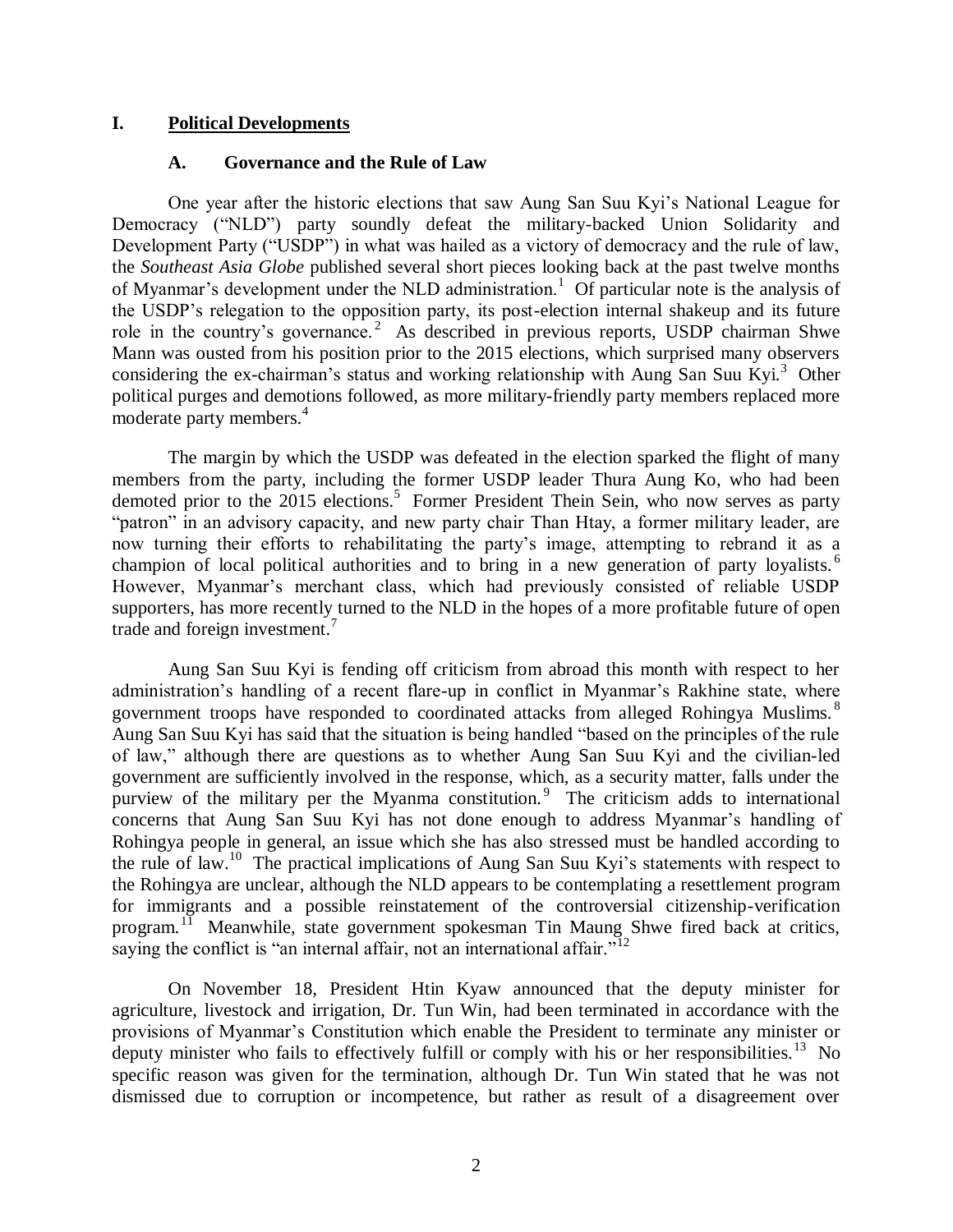agricultural policies with his minister, Dr. Aung Thu, and Win Htein, the NLD central executive committee member.<sup>14</sup> After repeated requests, the President's Office spokesperson stated that there are no plans to release further information regarding the reasons for the dismissal.<sup>15</sup> The dismissal has raised concerns about the democratic process in Myanmar, in particular a lack of transparency, because, according to Dr. Tun Win, he was first asked to resign by NLD senior members, led by Win Htein, rather than by the President.<sup>16</sup>

### **B. Constitutional Reform**

<span id="page-2-0"></span>In a November speech to the European Union Military Committee, Senior General Min Aung Hlaing, commander-in-chief of the Myanmar Armed Forces, defended the 2008 Constitution, which guarantees the military  $25\%$  of the seats in the Myanma parliament.<sup>17</sup> The Senior General highlighted that the Constitution imposes time limits on the military's ability to rule during a state of emergency and requires the military to act under the authority of the President.<sup>18</sup> He stated that "Myanmar still needs the help of the Myanmar Armed Forces to adjust, as the country does not have much experience in operating a multi-party, parliamentary democracy," before adding that "the Myanmar Armed Forces, being a strong and powerful national political force, has maintained an entrenched political role in Myanmar throughout the successive eras."<sup>19</sup> The military support of the 2008 Constitution presents a key challenge to constitutional reform, which would require approval by 75% of Parliament.

Conversely, on November 27, the Myanmar Lawyers Network ("MLN") called for the 2008 Constitution to be redrafted.<sup>20</sup> Maung Maung Soe, a representative of the MLN, stated that "the 2008 Constitution deviates from the notion of democracy and does not represent the people. It must be withdrawn."<sup>21</sup>

### <span id="page-2-1"></span>**C. Official Corruption, Sanctions and the International Community**

## *Official Corruption*

In an attempt to combat corruption, the State Counselor's Office issued a public announcement on November 1 calling for the public to submit complaints against corrupt government officials.<sup>22</sup> The announcement outlined the process for submitting complaints and stressed that all complaints would be kept confidential.<sup>23</sup> A few days earlier, in a meeting with several of the nation's wealthiest individuals, State Counselor Aung San Suu Kyi publicly encouraged anyone to file a complaint with her office regarding any instance of corruption.<sup>24</sup>

Concerns have been raised after a private company donated 100 million kyat to the Yangon regional government, particularly after the chair of the company concerned stated that Chief Minister Phyo Min Thein had asked the company to donate the money.<sup>25</sup> The donation was announced during the opening ceremony of a new shopping mall in the region, with the Chief Minister pledging to use the funds to provide scholarships for poor students who study in the Yangon Region and stating that the government will handle the donation.<sup>26</sup> Sandar Min, a regional NLD member of Parliament and chair of the region's Finance, Planning and Economic Committee, has urged the Yangon government to provide details of the donation to Parliament, including assurances that no favoritism or corruption has or will occur as a result of the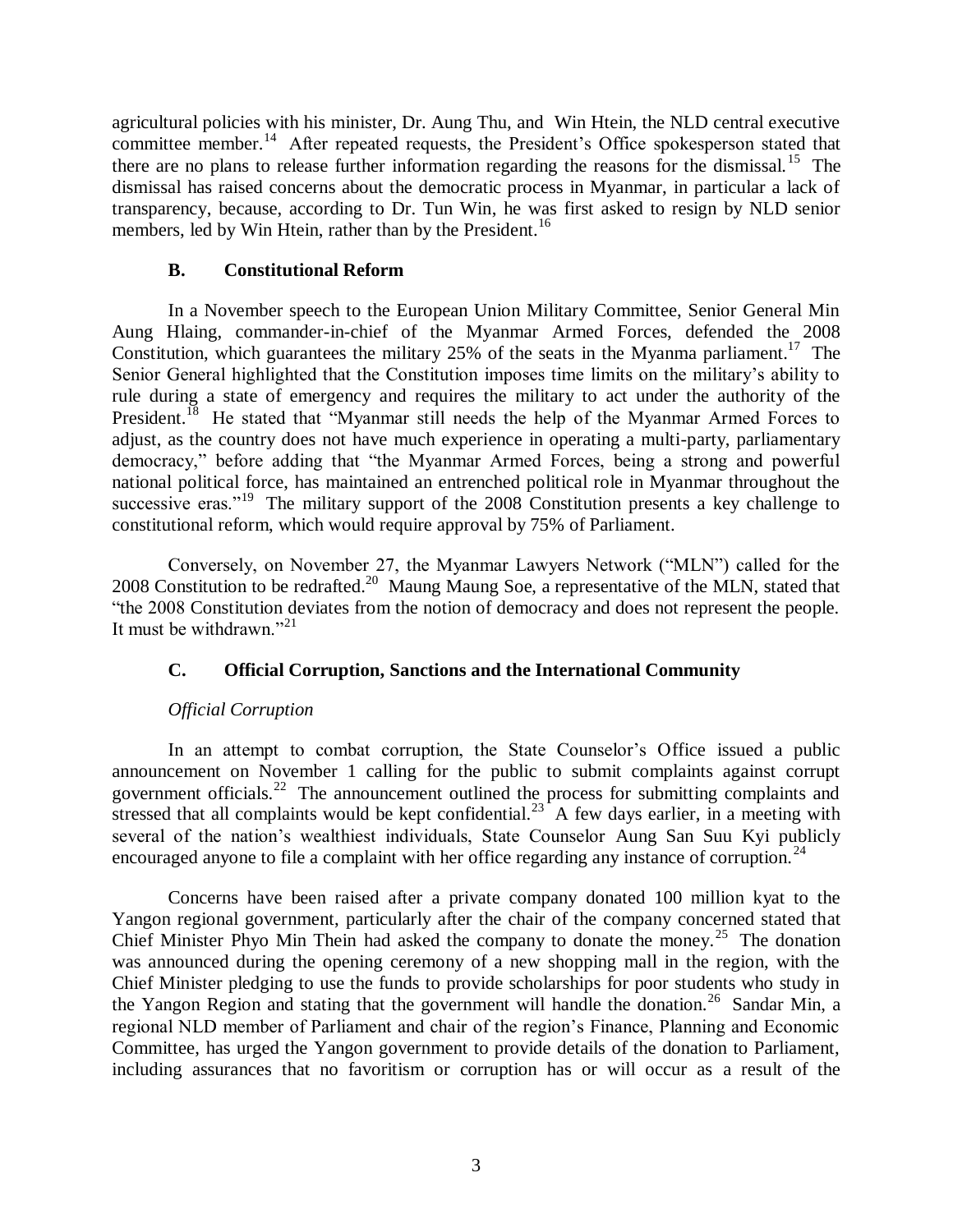donation.<sup>27</sup> Neither the Chief Minister nor Yangon Mayor, Maung Soe, could be reached for comment.<sup>28</sup>

Three government officials, including the Pyin Oo Lwin Township administrator, were arrested on October 26 and are now awaiting trial on corruption and abuse of power charges following complaints from locals.<sup>29</sup> Tin Naing Soe and his staff have been accused of extorting 40 million kyat from the township's residents to register a new village after the residents were relocated due to flooding caused by the Yengwa Hydropower Project.<sup>30</sup> In addition, Myanmar's Anti-Corruption Commission is preparing to sue the three individuals in the Mandalay Region Court. $31$ 

#### *Sanctions and the International Community*

After a 27-year suspension, the reinstatement of preferential tariffs for Myanmar under the U.S. Generalized System of Preferences scheme took effect on November 13.<sup>32</sup> The scheme's reinstatement, which was announced in September, permits the duty-free import of certain qualifying goods from Myanmar into the U.S., including rattan and rattan furniture, wooden furniture as well as luggage and backpacks.<sup>33</sup> The reinstatement of preferential tariffs is expected to foster direct exports to the U.S., bolster Myanmar-American trade generally and contribute to foreign investment in the industrial sector.<sup>34</sup> It is unclear, however, whether it will result in any immediate benefit to the Myanma economy, partly due to a lack of direct U.S. buyers of Myanma goods (since most goods enter the U.S. through other countries such as Singapore, Hong Kong, Thailand and Malaysia), and partly due to the lack of international banking services.<sup>35</sup> The reinstatement has been criticized from a political standpoint, due to the fact that it may decrease U.S. leverage and stifle attempts to instigate reform in the notoriously corrupt Myanma government.<sup>36</sup>

After Donald Trump won the U.S. presidential election, senior NLD official and spokesperson Win Htein stated that he feared U.S. interest in Myanmar would decline under a Trump administration due to Trump's largely isolationist foreign policy outlook.<sup>37</sup> He went further to state that he had wanted Hillary Clinton to win the U.S. election, as she had worked on the rapprochement of relations with Myanmar while secretary of state and had forged a friendship with Aung San Suu Kyi.<sup>38</sup> However, such sentiment towards a Trump administration is not universal, as certain representatives from the Myanma business community have indicated their belief that a Trump presidency would be good for business in Myanmar.<sup>39</sup>

The commission reviewing hydropower projects along the Ayeyarwady River submitted its first report to the President on November 11.<sup>40</sup> The report is believed to recommend scrapping the Chinese-backed Myitsone dam project in Kachin State, but neither the President's Office nor the commission itself has been willing to disclose details.<sup>41</sup> Activists have since raised questions about the transparency of the commission.<sup>42</sup> Local residents have objected to the project due to its expected environmental impact and resulting displacement of people living in the affected region. $43$ 

At a meeting in Paris in November, the UNESCO World Heritage Committee denied an application submitted by Thailand to designate the Kaeng Krachan Forest Complex as a world heritage site.<sup>44</sup> The Myanma government objected to the application on the basis that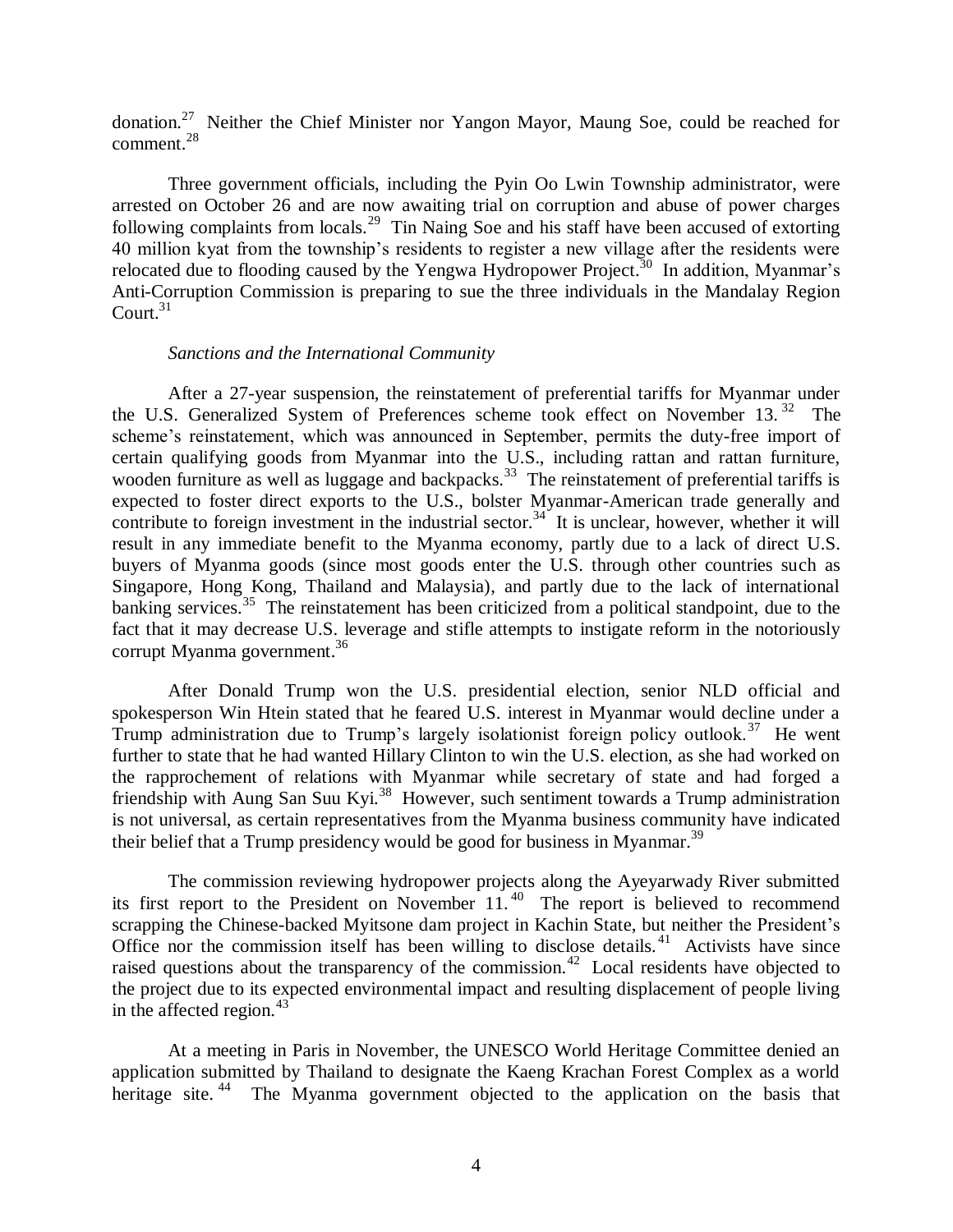approximately one third of the land included in Thailand's application is actually part of Myanmar's Tanintharyi Region.<sup>45</sup> The UNESCO Committee has directed that Thailand withdraw its application, consult with the local Kayin people and then re-submit its application next year.<sup>46</sup>

In response to a question in the Amyotha Hluttaw, Immigration Minister Thein Swe stated that a new border gate between Myanmar and India at Tamu, Sagaing Region, would be open within the next four months.<sup>47</sup> The gate is expected to boost both business and tourism in the region, as many Indian travel agencies are apparently interested in selling trips and tour packages to the Sagaing Region.<sup>48</sup> Elsewhere, the leader of the Karen Border Guard Force threatened to close the Myanmar border in Kanchanaburi and Tak provinces if the Thai government enforces official 5:30am to 8:30pm border-crossing hours on all routes.<sup>49</sup> Thai authorities have not officially announced that such hours will be enforced, but preparations to implement such measures have allegedly been made. $50$ 

## <span id="page-4-1"></span><span id="page-4-0"></span>**II. Civil and Political Rights**

## **A. Freedom of Speech and Assembly**

As of November 2016, more than 100 activists were awaiting trial for charges brought under Section 66(d) of Myanmar's controversial Telecommunications Law, which imposes fines and up to three years imprisonment for the vague crimes of extorting, coercing, defaming, disturbing, causing undue influence or threatening any person through the use of any telecommunications network.<sup>51</sup> Throughout the month of November, several other actions were brought against individuals under Section 66(d) of the Telecommunications Law, as described below.

Wai Yang Kaung, who is in charge of discipline and security of the NLD youth group in Katha, was charged under Section 66(d) with criticizing and insulting NLD Parliament members.<sup>52</sup> A Buthidaung Township resident was arrested under Section 66(d) for sending allegedly "false information" about Rakhine State to a Rohingya Muslim group on Viber, an online messaging application, saying the "security forces tortured and killed Muslims in Buthidaung."<sup>53</sup> Nay Lin Aung Facebook account was brought to the Township Court to be sued under Section 66(d) of the Telecommunications Law for allegedly insulting State Counsellor Aung San Suu Kyi. Nay Lin Aung was arrested and charged under Section 66(d) for allegedly using several Facebook aliases to voice insulting comments about Aung San Suu Kyi's appearance.<sup>54</sup> A Facebook user was sentenced to six months in jail for faking the account of the chairman of Peace and Diversity Party, and using the account to insult government leaders on the social networking website.<sup>55</sup> The secretary of central research for the NLD, has been detained under Section 66(d) of the Telecommunications Law for defaming the Commander-in-Chief of the Defense Services after allegedly referring to the Commander-in-Chief as "shameless" in a series of Facebook comments.<sup>56</sup>

Activists have argued that until Section 66(d) is amended or repealed, freedom of speech will remain illusory in Myanmar as peaceful speech will continue to be criminalized.<sup>57</sup> The Pen Myanmar, a local publication, issued a seven-point letter demanding that all cases under Section  $66(d)$  of the Telecommunications Law be immediately dropped.<sup>58</sup> A civilian committee aiming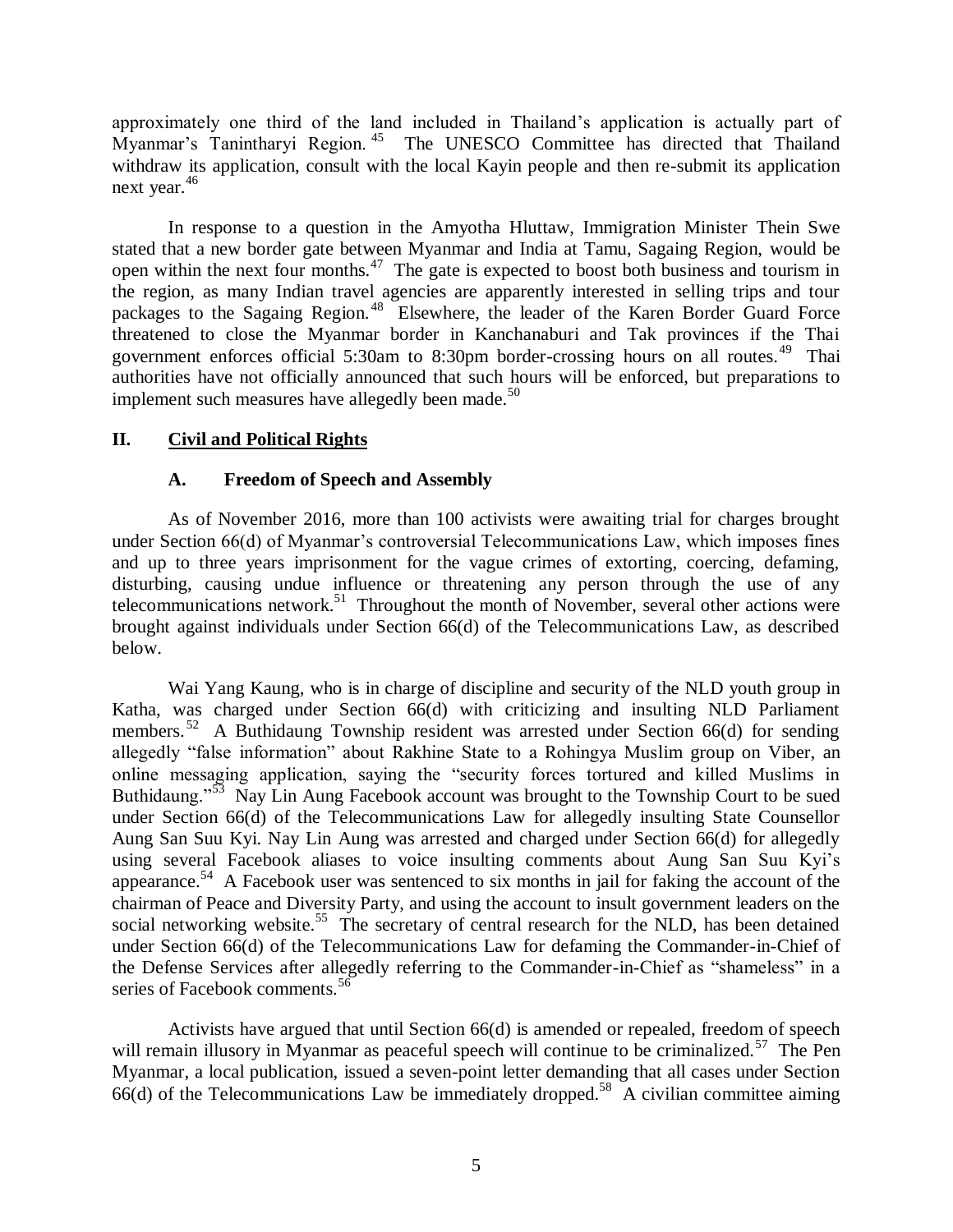to reform the Telecommunications Law intends to submit its findings to the parliamentary Bill Committee within the next three months.<sup>59</sup> Parliament is not expected to repeal Section  $66(d)$ entirely, but is expected to introduce some changes.<sup>60</sup>

# **B. Freedom of the Press**

<span id="page-5-0"></span>The Yangon Region government filed a defamation suit under Myanmar's controversial Telecommunications Law against Eleven Media Group and its CEO, Than Htut Aung. The suit arose after the group published an accusation that Chief Minister Phyo Min Thein had accepted a luxury watch as a bribe from businessman Maung Weik, who had recently won a tender for a Yangon "new city" expansion project.<sup>61</sup> Than Htut Aung and the news outlet's chief editor, Wai Phyo, were arrested, charged and transferred to the notorious Insein Prison after failing to voluntarily present themselves to police by the stipulated deadline.<sup>62</sup> The police also arrested film director Mike Tee under the same Telecommunications Law for publicly discussing the regional government's lawsuit against Eleven Media Group.<sup>63</sup> At the first hearing of the case, the defendants' lawyers argued that bail should be granted for health reasons and that an expedited decision was necessary due to Than Htut Aung suffering a heart attack while in prison.<sup>64</sup> Judge Kay Thi Hlaing rejected the appeal for bail.<sup>65</sup> The defendant's next hearing is scheduled for December  $9.66$ 

Myanma media stakeholders and legal experts stressed the need for enacting a proposed "Right to Information" law in Myanmar, highlighting the failure of government organizations to provide primary information and a lack of public awareness of this right.<sup>67</sup> Official government information is difficult to obtain, despite the News Media Law that is supposed to grant access to officials for journalists.<sup>68</sup> Additionally, no similar law yet exists to allow ordinary citizens such access. 69 A UK-based freedom-of-information lobby group has monitored Myanmar's legislative process for developments related to the "Right to Information" proposal but was unable to report any updated information regarding the bill's status in the legislative process.<sup>70</sup>

# **C. Economic and Social Empowerment**

<span id="page-5-1"></span>The bodies of four Myanma citizens working on a construction site in Malaysia were found on October 30. It is reported that the four workers were abducted and murdered by a group of masked men.<sup>71</sup> The local Malaysian police chief believes that the murders may have been linked to ongoing violence in Rakhine State, although Thiha Maung Maung, a Myanma migrantrights activist, believes that the murders were personal and unrelated to any such extraneous factors.<sup>72</sup> There have been a few incidents of violence towards Myanma migrant workers in Malaysia this year, including the three Myanma workers who were killed by a group of motorcycle riders in July.<sup>73</sup>

# <span id="page-5-3"></span><span id="page-5-2"></span>**III. Economic Development**

# **A. Legal Framework and Foreign Investment**

United Nations representatives and government leaders from Cambodia, Laos, Myanmar, Thailand and Vietnam gathered on Wednesday October 26 in Hanoi for three major summits to discuss further economic cooperation and how to boost their attractiveness as locations for investment, manufacturing and marketing.<sup>74</sup>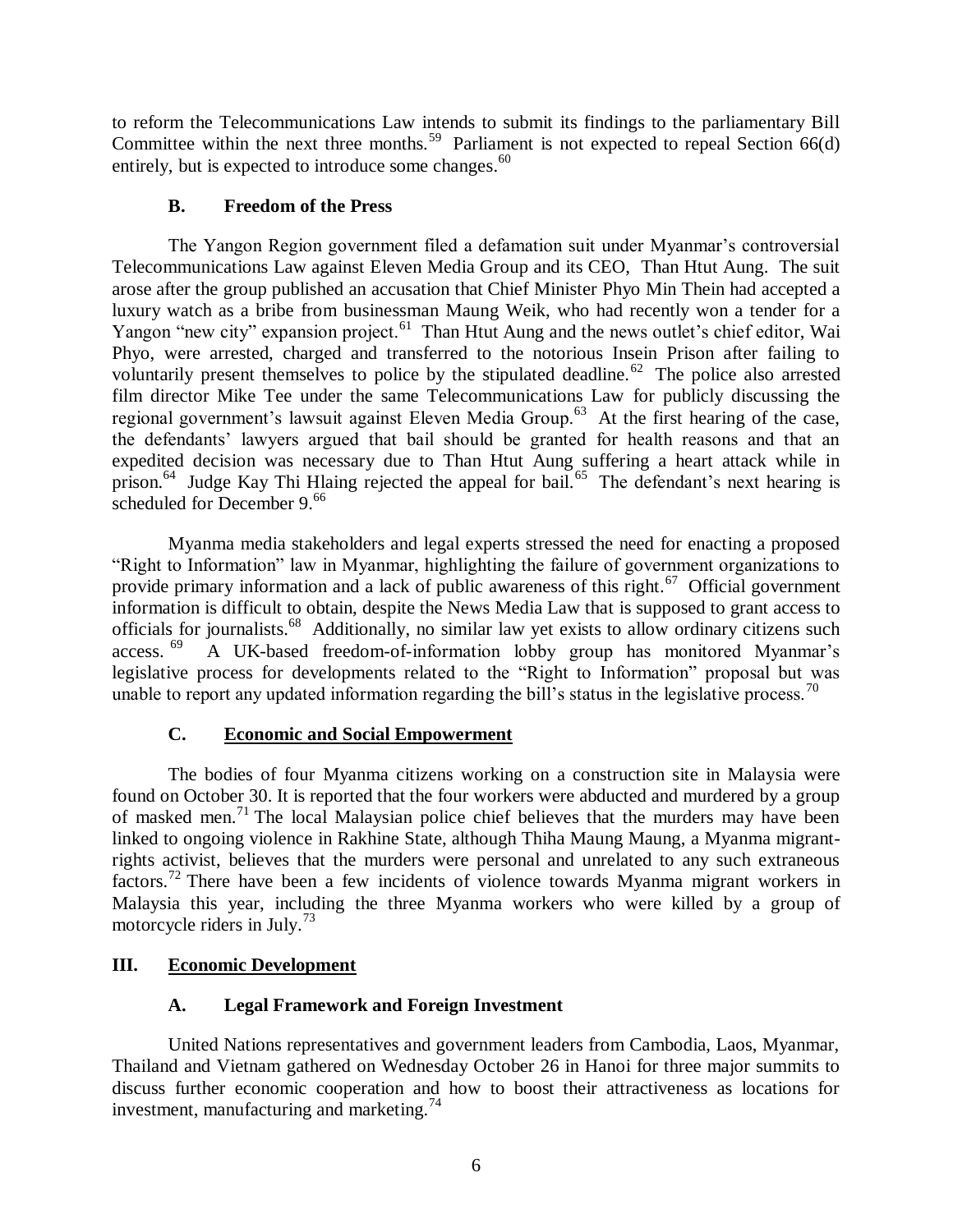Myanma officials continued other diplomatic efforts to facilitate trade and investment in the newly democratic country. Amidst declining trade between Myanmar and South Korea, officials from both countries say the completion of a free trade agreement should be a priority for the two nations. Speaking at a seminar to discuss trade between the two nations in Nay Pyi Taw, Union Commerce Minister Than Myint said that a recent drop-off in trade between Myanmar and South Korea meant more needed to be done on both sides to strengthen the commercial relationship. $^{75}$ 

Following her visits to China, the U.S. and India, Aung San Suu Kyi recently visited Japan as part of her whirlwind of foreign trips promoting her country as an investment destination and in the hopes of facilitating Japanese investment and trade relations to serve as a counterweight to China. Japan, for its part, is eager to seek opportunities in meeting Myanmar's extensive infrastructure needs.<sup>76</sup> Aung San Suu Kyi also visited Singapore, where she was accompanied by representatives from Myanmar's Ministries of Commerce and National Planning and Finance. Myanmar and Singapore are reportedly in negotiations on a bilateral investment treaty and the renewal of a memorandum of understanding on the Avoidance of Double Taxation agreement.<sup>77</sup> Myanmar has already entered into agreements with the neighboring countries of India, Thailand, China and Bangladesh to enhance border trade. The government has plans to negotiate with the countries concerned to open more border trade camps in order to increase border trade.<sup>78</sup>

The first partnership meeting between the Ministry of Foreign Affairs of Myanmar and the U.S. State Department was held in November. Both sides discussed matters on the promotion of bilateral relations and cooperation between Myanmar and the U.S., including cooperation in trade and investment sectors.<sup> $\bar{7}9$ </sup>

A delegation of 32 Myanma business people traveled to Tokyo, Japan in November for a week-long trade trip led by finance minister Kyaw Win and newly-appointed president of the Union of Myanmar Federation of Chambers of Commerce and Industry ("UMFCCI") Zaw Min Win. Representatives from the banking, hotel and tourism, agriculture, electronics, and construction sectors met with their Japanese counterparts and attended the Myanmar Business Forum in Tokyo on November 8. "The Japanese government is investing a lot of money in Myanmar," said Dr. Maung Maung Lay, vice chairman of the UMFCCI. "Local business people related to infrastructure development projects funded by Japanese aid need to know how to work with Japanese companies. I hope that more business with Japan will follow."<sup>80</sup>

Since the enactment of Myanmar's new Investment Law, reactions from the international community have been mixed. Scot Marciel, U.S. Ambassador to Myanmar, called the new Investment Law a "very important step" that will hopefully encourage more investors to consider Myanma opportunities.<sup>81</sup> Conversely, Earth Rights International and other civil society groups are concerned that the legislative consultation period for the law was too short and the law itself is incomplete and too weak to secure responsible investment in many of the country's most critical industries. According to critics, Mynma lawmakers missed an opportunity to introduce, among other things, an investment framework that decentralizes decision-making power over large-scale investment projects and a mechanism to ensure that the voices of local communities affected by massive development projects are considered prior to the initiation of such projects. Critics also contend that the Investment Law fails to promote transparency in the Myanma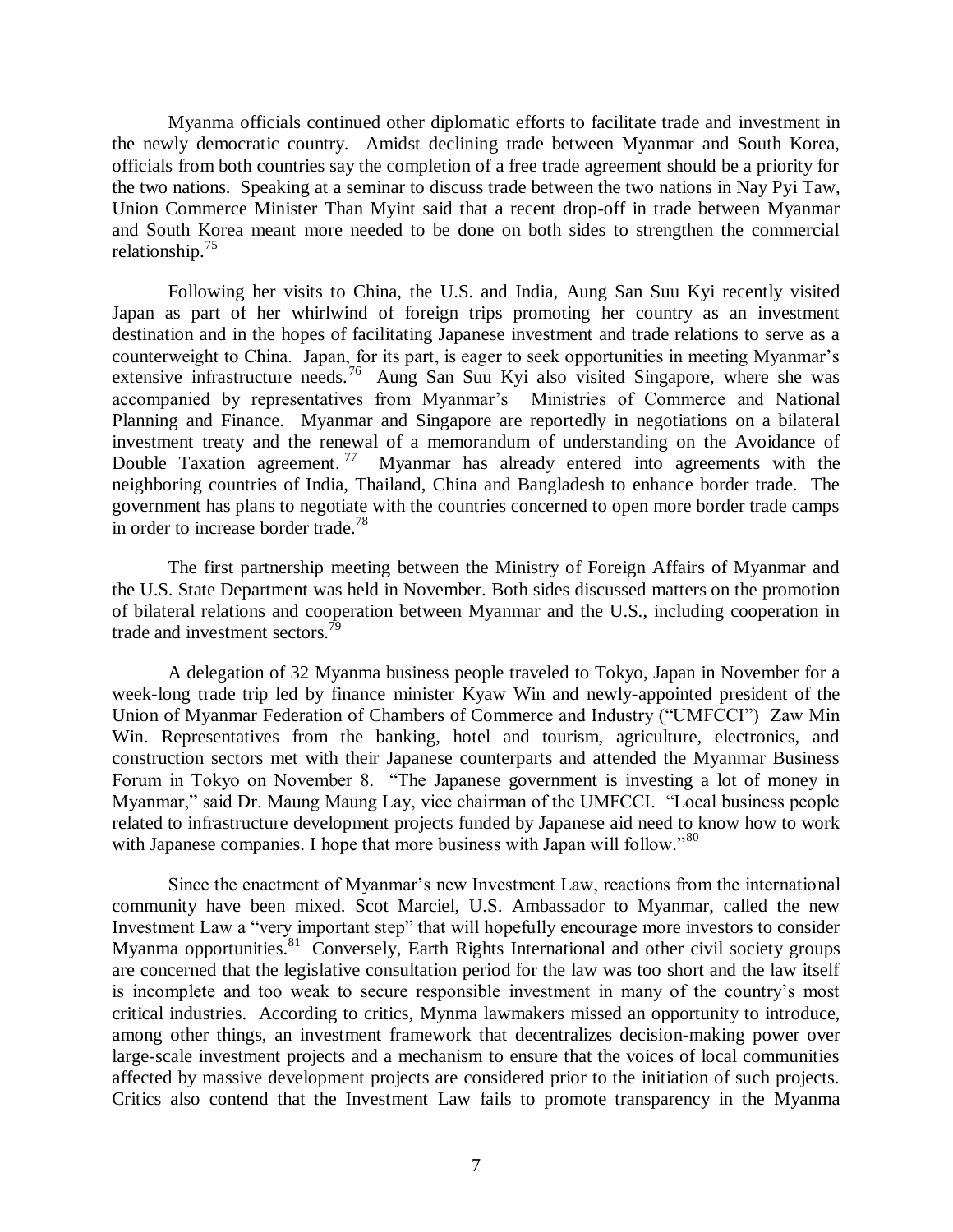development process, which many see as a critical oversight in light of Myanmar's history of corruption in the natural-resource and other industries. $82$ 

The Myanmar Investment Commission ("MIC") is currently working on guidelines that would allow foreign investors to avoid the time-consuming process of requesting permission from local government ministries to invest and begin development projects under the new Investment Law. The guidelines would create a centralized approvals process and would specify which business areas are off-limits to foreign investment, which require joint ventures with local companies, and which are generally open to unrestricted foreign investment.<sup>83</sup>

According to a November report from the World Bank, electricity supply, land registration and access to credit are still serious obstacles for a new venture in Myanmar. However, the country continues to climb the World Bank's country rankings for ease of starting a business, having cut the cost of setting up a business by half in the last year and simplified registration. "Myanmar is steadily making progress in creating a business environment that will help the country sustain its strong pace of growth," said World Bank country manager for Myanmar Abdoulaye Seck. Senior World Bank operations officer Charles Schneider told media at a press conference for the report's launch that Myanmar had made progress and become more transparent. But more work is needed on supporting foreign trade, logistics and port operations, he added.<sup>84</sup>

Since the Yangon Stock Exchange opened for trading in March 2016, only three companies have been listed on the exchange and only 20,000 investors have bought shares in the market. Regulators complain that those who do buy shares on the exchange often do so with a severe lack of information, relying on little more than rumors and group-think for their investment choices. While Myanmar's expected economic growth has been forecast at 8% for the coming year, shares of the three listed companies have generally been trading below their initial offering price levels. Myanmar is drafting legislation to allow foreign investors to invest on the Yangon Stock Exchange and to permit continuous trading on the exchange, rather than the current practice of conducting only two daily auctions. A fourth company, the First Private Bank, is scheduled to be listed on the exchange by the end of calendar year 2016, and a senior exchange official has predicted that approximately five new companies will join the exchange in each of the next five years.<sup>85</sup>

### **B. Infrastructure and Major Projects**

<span id="page-7-0"></span>Recently, Myanmar has expanded its capacity for use of domestic telecommunications and mobile technologies. Although telecommunications firms must face a challenging licensing process in order to operate in Myanmar, the country's fourth telecommunications company is expected to become licensed and begin operations sometime in  $2017$ .<sup>86</sup> While the new company would face stiff competition from the state-owned company MPT, as well as from established foreign firms, its government-linked shareholder, Star High Public Company, has access to many cellular towers in Myanmar, which will give the new company a significant competitive edge.  $87$ 

In the meantime, the existing telecommunications operators are continuing to invest in their networks to expand coverage and services, with priority given to improvements in cellular data coverage.<sup>88</sup> In late October, Myanma telecommunications firm MPT rolled out fourth-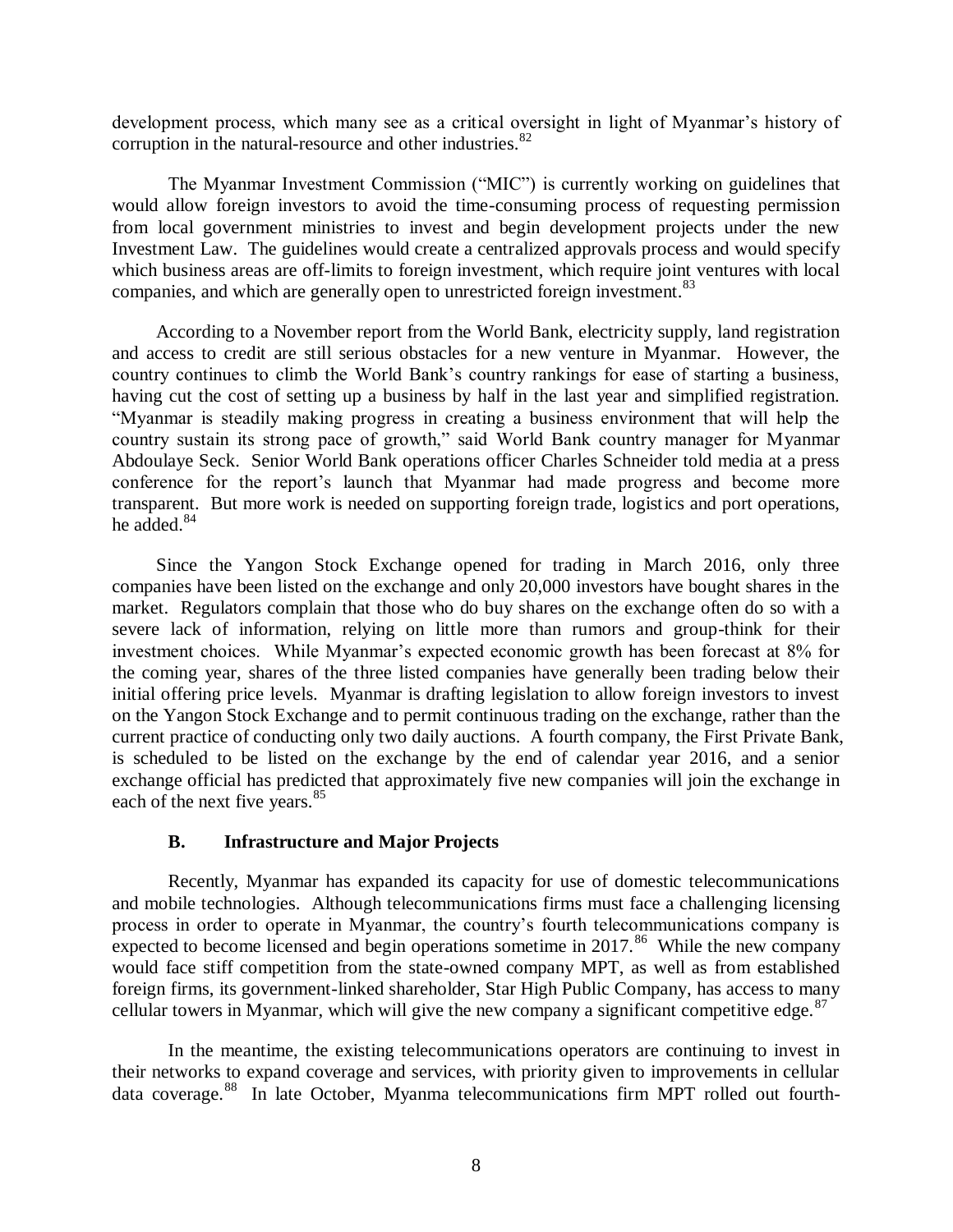generation ("4G") services for customers. <sup>89</sup> MPT is now offering customers 4G services in selected cities in Myanmar but plans to cover the entire country by next year. MPT is also planning to launch its own 4G smartphones to customers in Myanmar and additionally plans to offer existing 2G and 3G users a free  $4G \sin \text{card.}^{90}$ 

The country's first mobile financial service, Wave Money, has been expanding its business network to include more of Myanmar's ethnic states.<sup>91</sup> Wave Money has opened 4,000 shops around Myanmar to transfer money without the use of bank accounts. Currently, Wave Money is the only licensed mobile financial service in the country. However, the Central Bank has recently taken a more accommodating stance on its regulations and now allows customers to open mobile accounts and deposit and transfer money between these accounts. <sup>92</sup> This decrease in regulation and expansion of mobile banking has the potential to expand banking access to many of Myanmar's rural regions.

Myanmar has recently begun to expand local oil-refining businesses. In November, the Myanma government announced that it will issue temporary oil refining licenses to local businesses for purposes of small-scale crude-oil refining.<sup>93</sup> The regulations associated with these licenses are expected to restrict applicants from receiving crude oil from any company other than those already authorized to carry out oil drilling.<sup>94</sup> Relatedly, a program supported by the United Kingdom government to strengthen the development of a modern, dynamic oil and gas sector in Myanmar is expected to be launched in December 2016, according to a joint press release from the British Embassy in Yangon and Aberdeen International Associates.<sup>95</sup>

In late November, Myanmar's President's Office submitted a proposal to Parliament to borrow money to build the Thanlyin Bridge and the Twanty tunnel.<sup>96</sup> The Thanlyin Bridge would be a major transport infrastructure project and would support local and foreign businesses operating from the Thilawa Special Economic Zone. $97$  The bridge would also promote socioeconomic development for people living in central and southern Yangon. Similarly, the Twanty tunnel is expected to ensure smooth and secure water transport, and would promote a speedy flow of commodities in the region. $98$ 

In early November, Japanese Prime Minister Shinzo Abe announced that Japan will provide Myanmar with \$8 billion in aid, loans, and investments to promote development and reconciliation in Myanmar.<sup>99</sup> Analysts in Myanmar have generally welcomed Japan's assistance, seeing in the pledge promising potential for investments in large-scale manufacturing and infrastructure rather than extractive industries.<sup>100</sup> Japan has already facilitated upgrades in Myanmar's railway lines, water supply networks, and other infrastructure networks and supported the improvement of Myanmar's investment laws and policies.<sup>101</sup>

### **C. Land Seizures**

<span id="page-8-0"></span>In Yangon, a government official warned that a number of unofficial shanty towns in the area are at risk of triggering a gas line explosion.<sup>102</sup> In one such shanty town, 104 huts and as many as  $1,000$  people are at risk.  $103$  These huts are built on or near pipelines which are reportedly old and deteriorating, and pose a risk of starting a fire or exploding. <sup>104</sup> Myanmar Oil and Gas Enterprise, the company responsible for maintaining the pipelines, has indicated that it does not have access to proper technology or funds to repair or replace the pipelines.<sup>105</sup> In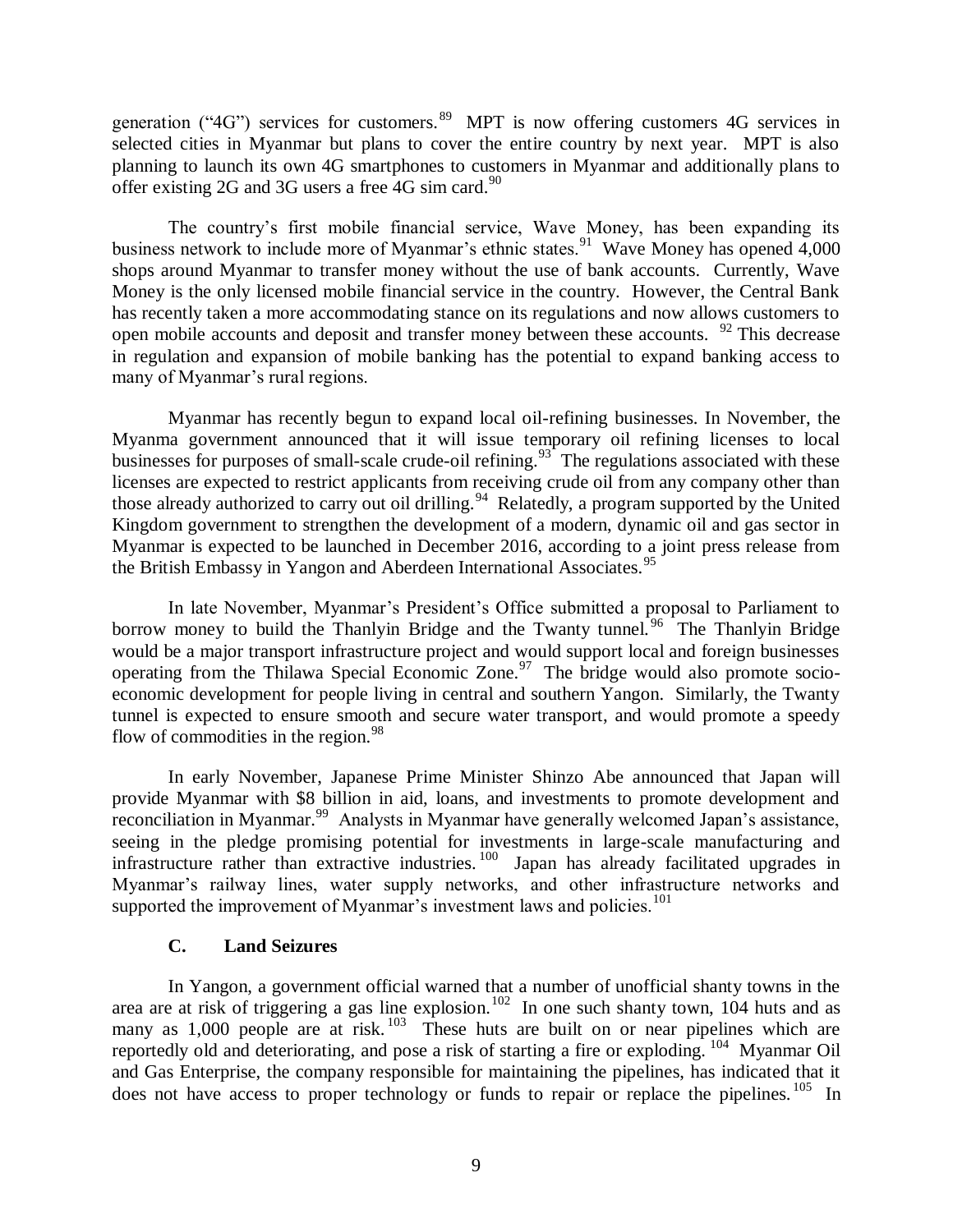conjunction with the regional government, it has distributed pamphlets warning the public not to build on or live near pipelines, an effort which became especially relevant after a gas line explosion injured three people in February.<sup>106</sup> Residents are aware of the risks and have indicated that they live on the pipelines because they "have no [other] place to live" and that if they "had an alternative place to live [they] would move...at once."  $107$ 

In Sittwe, more than 100 farmers staged a protest march to demand the return of seized land.<sup>108</sup> Protestors were upset that their land had been seized, built on and fenced off.<sup>109</sup> Protestors reportedly sent a letter of complaint to the relevant governmental officials who, despite promises that they would review the situation, have not taken any steps to resolve the issue.<sup>110</sup> Instead, farmers reported that military officials had seized hundreds of additional acres of farmland and handed it over to businessmen.<sup>111</sup>

### <span id="page-9-0"></span>**IV. Ethnic Violence**

## **A. Peace Talks**

<span id="page-9-1"></span>In spite of mixed reactions to the results of the  $21<sup>st</sup>$  Century Panglong Peace Conference, and despite ongoing military offensives against ethnic armed groups, the NLD stressed its enduring commitment to a comprehensive peace process during a central committee meeting on November 12 at the party's headquarters in Yangon.<sup>112</sup> The meeting brought together regional ministers, the speakers of parliament, members of the central executive committee and the central committee, and regional party heads.<sup>113</sup> In his opening remarks, NLD official Tin Oo reiterated a theme articulated by Aung San Suu Kyi at the Panglong Conference that the NLD places paramount importance on the peace process for the economic and social progress of the country as a whole. $^{114}$ 

Meanwhile, ethnic armed groups have renewed their criticism of the NLD's approach to the peace process, especially with respect to what ethnic group leaders view as the rushed nature of the process and Aung San Suu Kyi's lack of comment regarding a prolonged offensive carried out by the Myanma military in Kachin State.<sup>115</sup> While Aung San Suu Kyi emphasized at the Panglong Conference that her goal is to make the peace process as inclusive as possible, she has also stressed the importance of carrying the process forward in a timely manner.  $^{16}$ 

A follow-up Panglong Conference is planned for February  $2017$ .<sup>117</sup> Additionally, the Burmese government has stated that it intends to hold further peace conferences every six months until a national accord is reached, and the Union Peace Dialogue Joint Committee ("UPDJC") plans to hold a series of political dialogues at the state and region levels to discuss a range of issues tied to the overall peace process.<sup>118</sup> These UPDJC dialogues, expected to begin by the end of 2016, are envisioned as "pilot projects" that would help to identify weaknesses and challenges and to adapt the process to assure success.<sup>119</sup> The dialogues will be divided into regional-specific and ethnicity-specific topics, as well as national topics, such as constitutional reform, federalism, rehabilitation and social wellbeing, regional infrastructure development, federal economy, land and natural resource management, and the prevention of natural disasters.<sup>120</sup> Other topics such as state security, strategic reunion and religious matters, will not be considered until the  $2017$  national Panglong Conference.<sup>121</sup>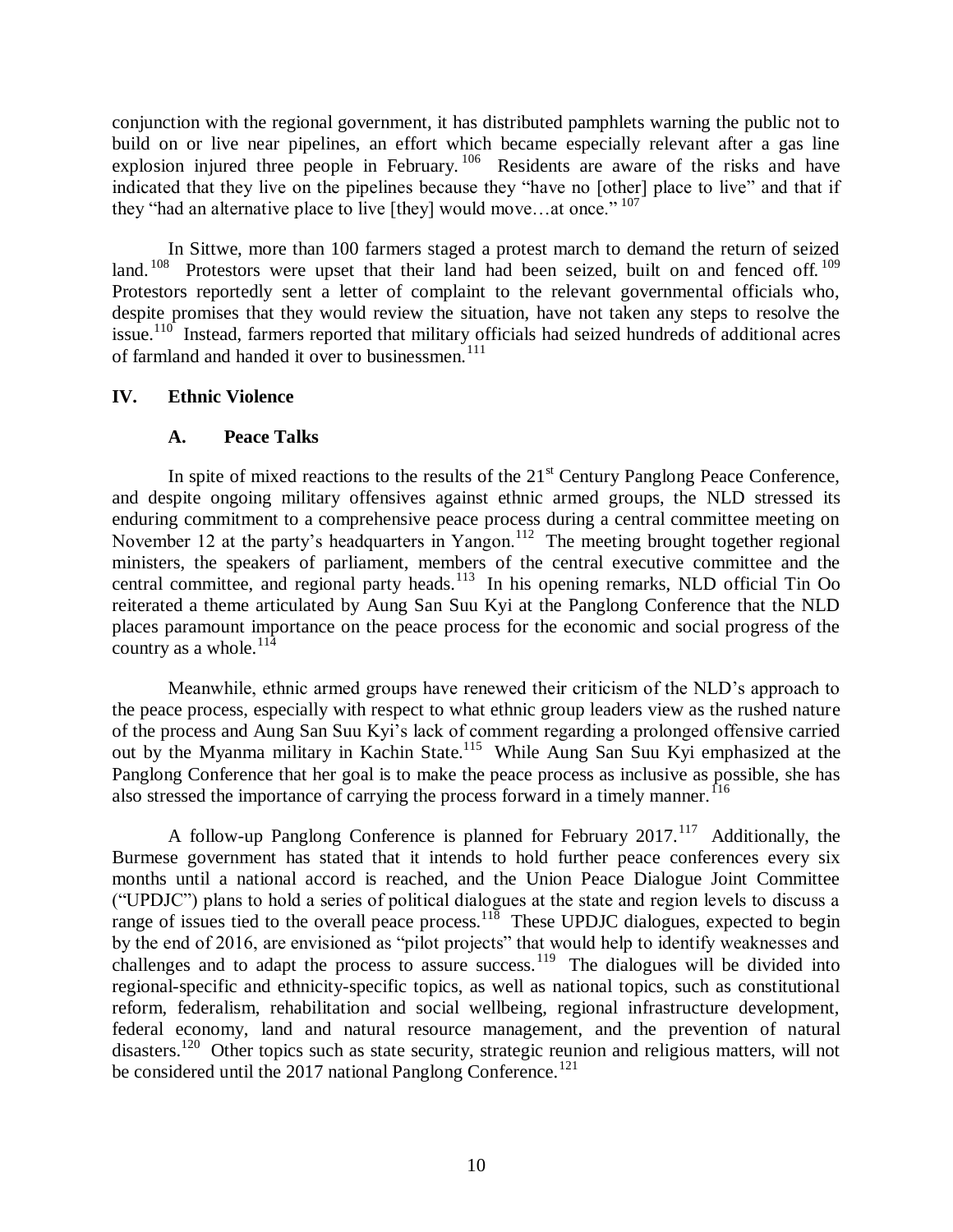It remains unclear whether the non-signatories to last year's nationwide ceasefire agreement ("NCA") will be invited to the follow-up Panglong Conference planned for February 2017.<sup>122</sup> Armed group leaders have urged the government to allow non-signatory groups to attend these political dialogues, but such requests have often been opposed by senior government officials and officials in the Myanma military.<sup>123</sup> Commander-in-Chief Senior General Min Aung Hlaing has stated that it would be inappropriate for non-signatory ethnic armed groups "to skip directly to the political dialogues" stage without first signing the NCA.<sup>124</sup> Aung San Suu Kyi has stated that the government "should make them [the non-signatories] have a sense of responsibility in this peace process."<sup>125</sup>

Against the backdrop of escalating violence between ethnic armed groups and the Myanma military in close proximity to the Chinese border, Beijing has taken a more active stance in supporting the Myanmar peace process.<sup>126</sup> In the wake of a joint attack by a coalition of ethnic armed groups against the Tatmadaw along a trade corridor in northern Shan State on November 20, which has had direct consequences for China with thousands of Myanmar civilians fleeing over the border and into China, a nine-member delegation from Myanmar including peace commissioner chair Tin Myo Win and generals of the Myanma military was invited to Beijing to meet with Chinese Foreign Minister Wang Yi.<sup>127</sup> At the same time, a Chinese delegation comprised of military and foreign affairs officials traveled to the Burmese capital.<sup>128</sup> With these efforts, China, which has traditionally taken a more passive role mostly limiting itself to abstract statements of support, seems to be willing to take on the role of a more active mediator in the conflicts that surround the Myanma peace process.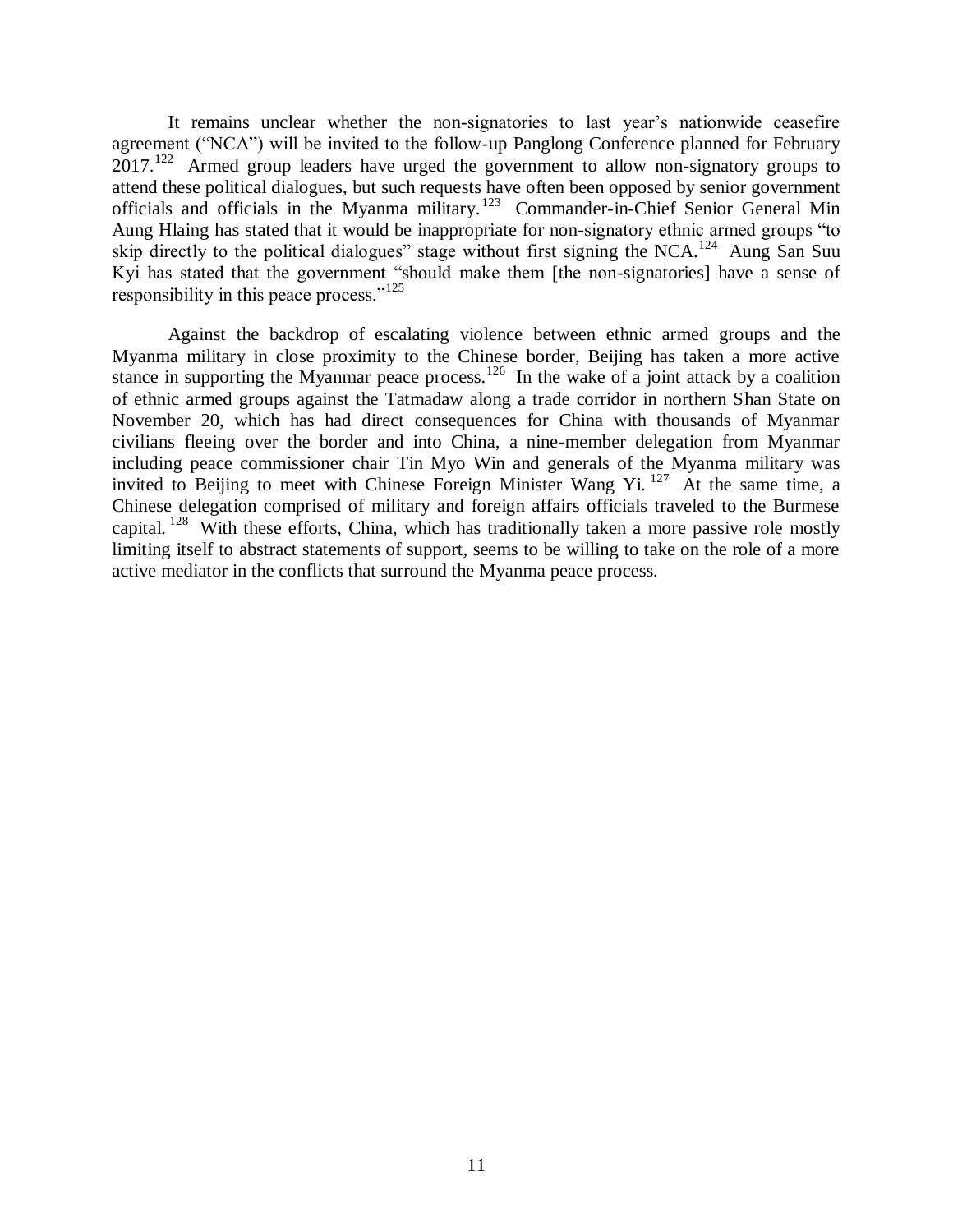$\overline{a}$ 

4 *Id*.

- 5 *Id*.
- 6 *Id*.
- 7 *Id*.
- <sup>8</sup> The Asahi Shimbun, November 3, 2016[: http://www.asahi.com/ajw/articles/AJ201611030051.html.](http://www.asahi.com/ajw/articles/AJ201611030051.html)

9 *Id*.

<sup>10</sup> The Washington Post, November 4, 2016: [https://www.washingtonpost.com/world/asia\\_pacific/burmas-aung-san-suu-kyi](https://www.washingtonpost.com/world/asia_pacific/burmas-aung-san-suu-kyi-under-fire-as-alleged-military-abuse-follows-militant-attack/2016/11/03/06ef07ee-a04a-11e6-8864-6f892cad0865_story.html?utm_term=.2f566df9a5c7)[under-fire-as-alleged-military-abuse-follows-militant-attack/2016/11/03/06ef07ee-a04a-11e6-8864-](https://www.washingtonpost.com/world/asia_pacific/burmas-aung-san-suu-kyi-under-fire-as-alleged-military-abuse-follows-militant-attack/2016/11/03/06ef07ee-a04a-11e6-8864-6f892cad0865_story.html?utm_term=.2f566df9a5c7) [6f892cad0865\\_story.html?utm\\_term=.2f566df9a5c7.](https://www.washingtonpost.com/world/asia_pacific/burmas-aung-san-suu-kyi-under-fire-as-alleged-military-abuse-follows-militant-attack/2016/11/03/06ef07ee-a04a-11e6-8864-6f892cad0865_story.html?utm_term=.2f566df9a5c7)

<sup>11</sup> *Id*.

<sup>12</sup> *Id*.

- <sup>13</sup> Myanmar Times, November 21, 2016[, http://www.mmtimes.com/index.php/national-news/23801-calls-for-transparency](http://www.mmtimes.com/index.php/national-news/23801-calls-for-transparency-mount-amid-weekend-cabinet-shake-up.html)[mount-amid-weekend-cabinet-shake-up.html.](http://www.mmtimes.com/index.php/national-news/23801-calls-for-transparency-mount-amid-weekend-cabinet-shake-up.html) The relevant provision is section 235(c)(i), Constitution of the Republic of the Union of Myanmar (2008).
- <sup>14</sup> The Irrawaddy, November 21, 2016, [http://www.irrawaddy.com/news/burma/deputy-ministers-dismissal-sends-waves](http://www.irrawaddy.com/news/burma/deputy-ministers-dismissal-sends-waves-political-circles.html)[political-circles.html,](http://www.irrawaddy.com/news/burma/deputy-ministers-dismissal-sends-waves-political-circles.html)
- <sup>15</sup> Myanmar Times, November 21, 2016, <u>http://www.mmtimes.com/index.php/national-news/23801-calls-for-transparency-</u> [mount-amid-weekend-cabinet-shake-up.html.](http://www.mmtimes.com/index.php/national-news/23801-calls-for-transparency-mount-amid-weekend-cabinet-shake-up.html)

 $^{16}$  *Id.* 

- <sup>17</sup> Myanmar Times, November 11, 2016[, http://www.mmtimes.com/index.php/national-news/23616-tatmadaw-chief-defends](http://www.mmtimes.com/index.php/national-news/23616-tatmadaw-chief-defends-military-s-political-role-at-eu-meet.html)[military-s-political-role-at-eu-meet.html](http://www.mmtimes.com/index.php/national-news/23616-tatmadaw-chief-defends-military-s-political-role-at-eu-meet.html)
- <sup>18</sup> The Irrawaddy, November 10, 2016, [http://www.irrawaddy.com/opinion/commentary/in-eu-meeting-min-aung-hlaing-defends](http://www.irrawaddy.com/opinion/commentary/in-eu-meeting-min-aung-hlaing-defends-armys-political-role.html)[armys-political-role.html](http://www.irrawaddy.com/opinion/commentary/in-eu-meeting-min-aung-hlaing-defends-armys-political-role.html)
- Myanmar Times, November 11, 2016[, http://www.mmtimes.com/index.php/national-news/23616-tatmadaw-chief-defends](http://www.mmtimes.com/index.php/national-news/23616-tatmadaw-chief-defends-military-s-political-role-at-eu-meet.html)[military-s-political-role-at-eu-meet.html](http://www.mmtimes.com/index.php/national-news/23616-tatmadaw-chief-defends-military-s-political-role-at-eu-meet.html)
- <sup>20</sup> Myanmar Times, November 28, 2016[, http://www.mmtimes.com/index.php/national-news/23927-legal-body-calls-for](http://www.mmtimes.com/index.php/national-news/23927-legal-body-calls-for-constitutional-change.html)[constitutional-change.html](http://www.mmtimes.com/index.php/national-news/23927-legal-body-calls-for-constitutional-change.html)
- $^{21}$   $\overline{\textit{Ibid}}$
- <sup>22</sup> The Irrawaddy, November 2, 2016[, http://www.irrawaddy.com/news/burma/state-counselor-calls-for-corruption-](http://www.irrawaddy.com/news/burma/state-counselor-calls-for-corruption-complaints.html)
- [complaints.html.](http://www.irrawaddy.com/news/burma/state-counselor-calls-for-corruption-complaints.html)

- <sup>24</sup> The Irrawaddy, October 24, 2016, [http://www.irrawaddy.com/business/aung-san-suu-kyi-woos-tycoons-in-naypyidaw-meet](http://www.irrawaddy.com/business/aung-san-suu-kyi-woos-tycoons-in-naypyidaw-meet-up.html)[up.html.](http://www.irrawaddy.com/business/aung-san-suu-kyi-woos-tycoons-in-naypyidaw-meet-up.html)
- <sup>25</sup> Myanmar Times, November 1, 2016, [http://www.mmtimes.com/index.php/national-news/yangon/23404-private-company-s](http://www.mmtimes.com/index.php/national-news/yangon/23404-private-company-s-donation-to-yangon-region-government-prompts-questions.html)[donation-to-yangon-region-government-prompts-questions.html.](http://www.mmtimes.com/index.php/national-news/yangon/23404-private-company-s-donation-to-yangon-region-government-prompts-questions.html)

 $^{26}$   $\overline{Id}$ .

<sup>29</sup> The Irrawaddy, November 2, 2016[, http://www.irrawaddy.com/news/burma/pyin-oo-lwin-township-administrator-arrested-for](http://www.irrawaddy.com/news/burma/pyin-oo-lwin-township-administrator-arrested-for-abuse-of-power.html)[abuse-of-power.html.](http://www.irrawaddy.com/news/burma/pyin-oo-lwin-township-administrator-arrested-for-abuse-of-power.html) 

<sup>32</sup> Myanmar Times, November 17, 2016[, http://www.mmtimes.com/index.php/business/23730-trade-gsp-can-t-make-profit-for-](http://www.mmtimes.com/index.php/business/23730-trade-gsp-can-t-make-profit-for-myanmar-in-short-term.html) $\frac{m \times m}{33}$ , is to verified.

- <sup>36</sup> Myanmar Times, September 15, 2016, <u>http://www.mmtimes.com/index.php/national-news/22532-us-restores-myanmar-s-gsp-</u> [trade-status.html.](http://www.mmtimes.com/index.php/national-news/22532-us-restores-myanmar-s-gsp-trade-status.html)
- <sup>37</sup> Myanmar Times, November 10, 2016[, http://www.mmtimes.com/index.php/national-news/23581-fear-shock-stalk-response-to](http://www.mmtimes.com/index.php/national-news/23581-fear-shock-stalk-response-to-us-election.html)[us-election.html.](http://www.mmtimes.com/index.php/national-news/23581-fear-shock-stalk-response-to-us-election.html)

 $^{38}\overline{Id}.$ 

<sup>39</sup> The Irrawaddy, November 10, 2016, [http://www.irrawaddy.com/business/burmas-business-community-adopts-wait-and-see](http://www.irrawaddy.com/business/burmas-business-community-adopts-wait-and-see-approach-to-trump-presidency.html)[approach-to-trump-presidency.html.](http://www.irrawaddy.com/business/burmas-business-community-adopts-wait-and-see-approach-to-trump-presidency.html) 

<sup>&</sup>lt;sup>1</sup> Southeast Asia Globe, November 21, 2016[: https://sea-globe.com/one-year-on-myanmar-elections/.](https://sea-globe.com/one-year-on-myanmar-elections/)

<sup>2</sup> *Id*.

<sup>3</sup> *Id*.

 $^{23}$  $\overline{Id}$ .

<sup>27</sup> *Id.*

<sup>28</sup> *Id.*

 $^{30}\overline{Id}.$ 

<sup>31</sup> *Id.*

*Id.* 

<sup>34</sup> *Id.*

<sup>35</sup> *Id.*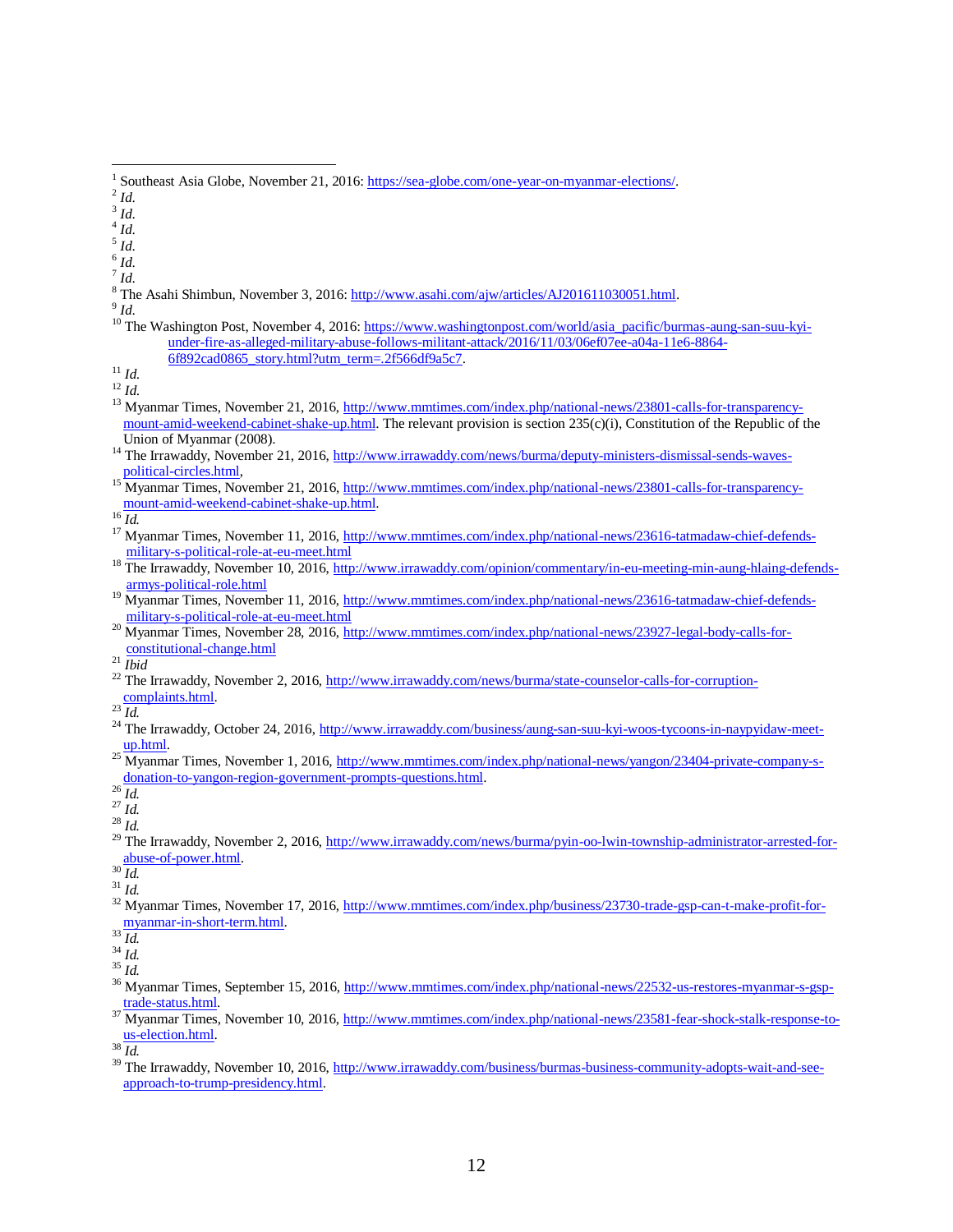- <sup>40</sup> Myanmar Times, November 18, 2016[, http://www.mmtimes.com/index.php/national-news/23762-china-continues-to-court-on](http://www.mmtimes.com/index.php/national-news/23762-china-continues-to-court-on-myitsone-project-ahead-of-commission-presser.html)[myitsone-project-ahead-of-commission-presser.html.](http://www.mmtimes.com/index.php/national-news/23762-china-continues-to-court-on-myitsone-project-ahead-of-commission-presser.html)
- <sup>41</sup> Myanmar Times, November 22, 2016[, http://www.mmtimes.com/index.php/national-news/23824-hydropower-review](http://www.mmtimes.com/index.php/national-news/23824-hydropower-review-taskforce-stalls-waiting-for-instructions.html)[taskforce-stalls-waiting-for-instructions.html.](http://www.mmtimes.com/index.php/national-news/23824-hydropower-review-taskforce-stalls-waiting-for-instructions.html)

 $\overline{a}$ 

- <sup>43</sup> Myanmar Times, November 7, 2016, [http://www.mmtimes.com/index.php/national-news/23504-environmental-conference](http://www.mmtimes.com/index.php/national-news/23504-environmental-conference-participants-demand-govt-reject-myitsone-dam.html)[participants-demand-govt-reject-myitsone-dam.html.](http://www.mmtimes.com/index.php/national-news/23504-environmental-conference-participants-demand-govt-reject-myitsone-dam.html)
- 44 Myanmar Times, November 4, 2016, [http://www.mmtimes.com/index.php/national-news/23481-thailand-told-to-consult](http://www.mmtimes.com/index.php/national-news/23481-thailand-told-to-consult-kayin-on-contested-parkland.html)[kayin-on-contested-parkland.html.](http://www.mmtimes.com/index.php/national-news/23481-thailand-told-to-consult-kayin-on-contested-parkland.html)

<sup>45</sup> *Id.*

<sup>46</sup> *Id.* 

<sup>47</sup> Myanmar Times, November 30, 2016[, http://www.mmtimes.com/index.php/national-news/23963-myanmar-and-india-to-open](http://www.mmtimes.com/index.php/national-news/23963-myanmar-and-india-to-open-new-international-border-gate-in-tamu.html)[new-international-border-gate-in-tamu.html.](http://www.mmtimes.com/index.php/national-news/23963-myanmar-and-india-to-open-new-international-border-gate-in-tamu.html)

<sup>48</sup> *Id.*

<sup>49</sup> Myanmar Times, November 15, 2016[, http://www.mmtimes.com/index.php/national-news/23660-karen-border-guards](http://www.mmtimes.com/index.php/national-news/23660-karen-border-guards-threaten-to-shut-frontier-with-thailand.html)[threaten-to-shut-frontier-with-thailand.html.](http://www.mmtimes.com/index.php/national-news/23660-karen-border-guards-threaten-to-shut-frontier-with-thailand.html)

 $^{50}\overline{Id}.$ 

- <sup>51</sup> The Irrawaddy, November 4, 2016[, http://www.irrawaddy.com/news/burma/nld-member-appears-in-court-for](http://www.irrawaddy.com/news/burma/nld-member-appears-in-court-for-telecommunications-charges.html)[telecommunications-charges.html](http://www.irrawaddy.com/news/burma/nld-member-appears-in-court-for-telecommunications-charges.html)
- <sup>52</sup> Eleven Myanmar, November 20, 2016,<http://www.elevenmyanmar.com/politics/6696>
- <sup>53</sup> Eleven Myanmar, November 19, 2016,<http://www.elevenmyanmar.com/local/6683>
- 54 Myanmar Times, November 9, 2016, [http://www.mmtimes.com/index.php/national-news/yangon/23556-man-charged-over](http://www.mmtimes.com/index.php/national-news/yangon/23556-man-charged-over-online-slander-of-state-counsellor.html)[online-slander-of-state-counsellor.html](http://www.mmtimes.com/index.php/national-news/yangon/23556-man-charged-over-online-slander-of-state-counsellor.html)
- <sup>55</sup> Myanmar Times, November 18, 2016, <u>http://www.mmtimes.com/index.php/national-news/yangon/23764-nld-researcher-</u> [formally-charged-with-defamation-over-facebook-critique.html](http://www.mmtimes.com/index.php/national-news/yangon/23764-nld-researcher-formally-charged-with-defamation-over-facebook-critique.html)
- <sup>56</sup> Eleven Myanmar, November 4, 2016, <u>http://www.elevenmyanmar.com/local/6465</u>
- $57$  The Irrawaddy, November 8, 2016[, http://www.irrawaddy.com/opinion/commentary/freedom-of-speech-remains-illusory-in](http://www.irrawaddy.com/opinion/commentary/freedom-of-speech-remains-illusory-in-the-new-burma.html)[the-new-burma.html](http://www.irrawaddy.com/opinion/commentary/freedom-of-speech-remains-illusory-in-the-new-burma.html)
- <sup>58</sup> Eleven Myanmar, November 16, 2016,<http://www.elevenmyanmar.com/local/6635>
- <sup>59</sup> Myanmar Times, November 7, 2016, [http://www.mmtimes.com/index.php/national-news/nay-pyi-taw/23511-activists-take](http://www.mmtimes.com/index.php/national-news/nay-pyi-taw/23511-activists-take-aim-at-telecoms-law.html)[aim-at-telecoms-law.html](http://www.mmtimes.com/index.php/national-news/nay-pyi-taw/23511-activists-take-aim-at-telecoms-law.html)
- <sup>60</sup> The Irrawaddy, November 18, 2016, [http://www.irrawaddy.com/news/burma/parliamentary-committee-introduces-changes-to](http://www.irrawaddy.com/news/burma/parliamentary-committee-introduces-changes-to-controversial-article-66d.html)[controversial-article-66d.html](http://www.irrawaddy.com/news/burma/parliamentary-committee-introduces-changes-to-controversial-article-66d.html)
- <sup>61</sup> Myanmar Times, November 10, 2016[, http://www.mmtimes.com/index.php/national-news/yangon/23583-yangon-govt-sues](http://www.mmtimes.com/index.php/national-news/yangon/23583-yangon-govt-sues-eleven-over-story-implying-chief-minister-took-bribe.html)[eleven-over-story-implying-chief-minister-took-bribe.html.](http://www.mmtimes.com/index.php/national-news/yangon/23583-yangon-govt-sues-eleven-over-story-implying-chief-minister-took-bribe.html) One of the articles in question can be found at [http://www.straitstimes.com/asia/se-asia/myanmar-a-year-after-the-nov-8-polls.](http://www.straitstimes.com/asia/se-asia/myanmar-a-year-after-the-nov-8-polls)
- $^{62}$  Myanmar Times, November 11, 2016[, http://www.mmtimes.com/index.php/national-news/23629-leaders-from-eleven-ignore](http://www.mmtimes.com/index.php/national-news/23629-leaders-from-eleven-ignore-police-summons-over-defamation-suit.html)[police-summons-over-defamation-suit.html](http://www.mmtimes.com/index.php/national-news/23629-leaders-from-eleven-ignore-police-summons-over-defamation-suit.html) and The Irrawaddy, November 10, 2016[, http://www.irrawaddy.com/news/eleven](http://www.irrawaddy.com/news/eleven-media-ceo-a-no-show-for-police-questioning.html)[media-ceo-a-no-show-for-police-questioning.html.](http://www.irrawaddy.com/news/eleven-media-ceo-a-no-show-for-police-questioning.html)

 $^{63}$  *Id.* 

- <sup>64</sup> Myanmar Times, November 28, 2016[, http://www.mmtimes.com/index.php/national-news/yangon/23928-bail-decision-for](http://www.mmtimes.com/index.php/national-news/yangon/23928-bail-decision-for-eleven-defamation-defendants-postponed.html)[eleven-defamation-defendants-postponed.html.](http://www.mmtimes.com/index.php/national-news/yangon/23928-bail-decision-for-eleven-defamation-defendants-postponed.html)
- <sup>65</sup> The Irrawaddy, November 30, 2016, [http://www.irrawaddy.com/news/burma/bail-denied-for-journalists-charged-under](http://www.irrawaddy.com/news/burma/bail-denied-for-journalists-charged-under-controversial-defamation-law.html)[controversial-defamation-law.html.](http://www.irrawaddy.com/news/burma/bail-denied-for-journalists-charged-under-controversial-defamation-law.html)

 $^{66}\overline{Id}.$ 

 $\frac{67}{10}$  The Irrawaddy, November 16, 2016, [http://www.irrawaddy.com/news/burma/stakeholders-push-for-greater-access-to](http://www.irrawaddy.com/news/burma/stakeholders-push-for-greater-access-to-information-in-burma.html)[information-in-burma.html](http://www.irrawaddy.com/news/burma/stakeholders-push-for-greater-access-to-information-in-burma.html)

<sup>68</sup> *Id*.

- <sup>69</sup> *Id*.
- <sup>70</sup> Myanmar Times, November 18, 2016[, http://www.mmtimes.com/index.php/national-news/yangon/23756-in-myanmar-right](http://www.mmtimes.com/index.php/national-news/yangon/23756-in-myanmar-right-to-know-legislation-left-lagging.html)[to-know-legislation-left-lagging.html](http://www.mmtimes.com/index.php/national-news/yangon/23756-in-myanmar-right-to-know-legislation-left-lagging.html)
- <sup>71</sup> Myanmar Times, November 2, 2016, [http://www.mmtimes.com/index.php/national-news/23429-four-migrants-found-dead-in](http://www.mmtimes.com/index.php/national-news/23429-four-migrants-found-dead-in-malaysia.html)[malaysia.html.](http://www.mmtimes.com/index.php/national-news/23429-four-migrants-found-dead-in-malaysia.html)

<sup>72</sup> *Id.*

<sup>73</sup> *Id.* 

- <sup>74</sup> <http://www.mizzima.com/news-regional/un-urges-mekong-leaders-boost-trade-hanoi-summit>
- <sup>75</sup> <http://www.mmtimes.com/index.php/business/23154-myanmar-and-south-korea-seek-free-trade-boost.html>
- <sup>76</sup><http://www.irrawaddy.com/news/foreign-minister-aung-san-suu-kyi-visits-japan-seeking-investment.html>
- <sup>77</sup> <http://www.irrawaddy.com/news/burma/daw-aung-san-suu-kyi-to-visit-singapore.html>
- <sup>78</sup> <http://www.globalnewlightofmyanmar.com/value-of-trade-through-muse-border-trade-camp-on-the-decline>
- <sup>79</sup> http://www<u>.globalnewlightofmyanmar.com/1st-us-myanmar-partnership-meeting-held-in-nay-pyi-taw</u>

 $^{42}$   $\overline{Id.}$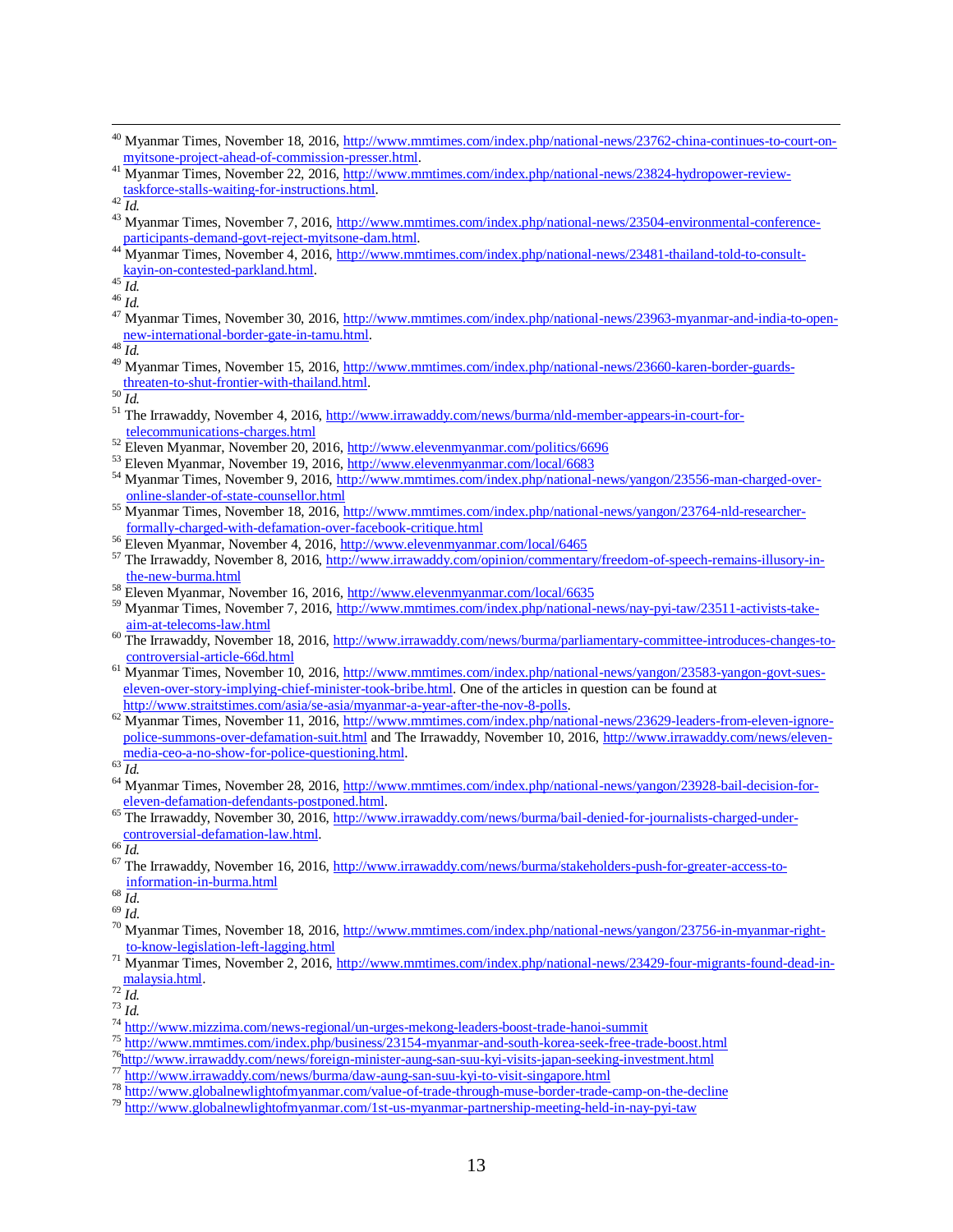<sup>86</sup> Myanmar Times, October 4, 2016, [http://www.mmtimes.com/index.php/business/technology/22882-fourth-telco-licence-just](http://www.mmtimes.com/index.php/business/technology/22882-fourth-telco-licence-just-weeks-away.html)[weeks-away.html.](http://www.mmtimes.com/index.php/business/technology/22882-fourth-telco-licence-just-weeks-away.html)

<sup>87</sup> *Id*.

 $\overline{a}$ 

<sup>88</sup> Oxford Business Group, *supra* note 2.

<sup>89</sup> Myanmar Times, October 17, 2016[, http://www.mmtimes.com/index.php/business/technology/23131-state-owned-telco-rolls](http://www.mmtimes.com/index.php/business/technology/23131-state-owned-telco-rolls-out-4g-services.html)[out-4g-services.html.](http://www.mmtimes.com/index.php/business/technology/23131-state-owned-telco-rolls-out-4g-services.html)

<sup>90</sup> *Id.*

<sup>91</sup> The Irrawaddy, November 9, 2016[, http://www.irrawaddy.com/business/wave-money-to-expand-network.html.](http://www.irrawaddy.com/business/wave-money-to-expand-network.html)

<sup>92</sup> *Id.*

<sup>93</sup> Myanmar Times, November 14, 2016[, http://www.mmtimes.com/index.php/business/23652-artisanal-oil-licences-to-be-issued](http://www.mmtimes.com/index.php/business/23652-artisanal-oil-licences-to-be-issued-this-month.html)[this-month.html.](http://www.mmtimes.com/index.php/business/23652-artisanal-oil-licences-to-be-issued-this-month.html)

<sup>94</sup> *Id.*

<sup>95</sup> <http://www.mizzima.com/business-domestic/uk-government-strengthengas-sector-myanmar>

<sup>96</sup> Eleven, November 19, 2016, [http://www.elevenmyanmar.com/business/6675.](http://www.elevenmyanmar.com/business/6675)

<sup>97</sup> *Id.*

<sup>98</sup> *Id.*

<sup>99</sup> Myanmar Times, November 3, 2016, [http://www.mmtimes.com/index.php/national-news/23451-japan-announces-a-nearly-8](http://www.mmtimes.com/index.php/national-news/23451-japan-announces-a-nearly-8-billion-package-for-myanmar.html) [billion-package-for-myanmar.html.](http://www.mmtimes.com/index.php/national-news/23451-japan-announces-a-nearly-8-billion-package-for-myanmar.html)

 $\frac{100}{100}$  *Id.* 

<sup>101</sup> *Id.*

- <sup>102</sup> Myanmar Times, November 14, 2016: [http://www.mmtimes.com/index.php/national-news/yangon/23640-unofficial-tenants](http://www.mmtimes.com/index.php/national-news/yangon/23640-unofficial-tenants-warned-to-move-off-explosive-gas-pipelines.html)[warned-to-move-off-explosive-gas-pipelines.html](http://www.mmtimes.com/index.php/national-news/yangon/23640-unofficial-tenants-warned-to-move-off-explosive-gas-pipelines.html)
- <sup>103</sup> *Id.*
- $104 \frac{1}{10}$ .
- $105$   $\bar{I}$   $\bar{d}$  .  $106$   $\bar{I}$   $d.$

 $^{107}\dot{I}d.$ 

- <sup>108</sup> Eleven Myanmar, November 29, 2016:<http://www.elevenmyanmar.com/politics/6839>
- <sup>109</sup> *Id.*

<sup>110</sup> *Id.*

<sup>111</sup> *Id.*

<sup>112</sup> Myanmar Times, November 15, 2016: [http://www.mmtimes.com/index.php/national-news/23672-peace-in-spotlight-as-nld](http://www.mmtimes.com/index.php/national-news/23672-peace-in-spotlight-as-nld-leaders-party-ranks-meet.html)[leaders-party-ranks-meet.html.](http://www.mmtimes.com/index.php/national-news/23672-peace-in-spotlight-as-nld-leaders-party-ranks-meet.html)

<sup>113</sup> *Id.*

<sup>114</sup> *Id.*; Myanmar Times, August 16, 2016: [http://www.mmtimes.com/index.php/national-news/nay-pyi-taw/21977-government](http://www.mmtimes.com/index.php/national-news/nay-pyi-taw/21977-government-envisions-union-peace-dialogue-every-six-months.html)[envisions-union-peace-dialogue-every-six-months.html.](http://www.mmtimes.com/index.php/national-news/nay-pyi-taw/21977-government-envisions-union-peace-dialogue-every-six-months.html)

115 The Irrawaddy, November 8, 2016: [http://www.irrawaddy.com/news/burma/analysis-rushing-the-peace-process.html;](http://www.irrawaddy.com/news/burma/analysis-rushing-the-peace-process.html) *Cf.* Myanmar Times, September 5, 2016: [http://www.mmtimes.com/index.php/national-news/22313-not-without-wrinkles-peace](http://www.mmtimes.com/index.php/national-news/22313-not-without-wrinkles-peace-conference-lauded-for-taking-landmark-first-steps.html)[conference-lauded-for-taking-landmark-first-steps.html.](http://www.mmtimes.com/index.php/national-news/22313-not-without-wrinkles-peace-conference-lauded-for-taking-landmark-first-steps.html)

<sup>117</sup> The Irrawaddy, November 8, 2016: <u>http://www.irrawaddy.com/news/burma/analysis-rushing-the-peace-process.html;</u> Myanmar Times, November 15, 2016: [http://www.mmtimes.com/index.php/national-news/23672-peace-in-spotlight-as-nld](http://www.mmtimes.com/index.php/national-news/23672-peace-in-spotlight-as-nld-leaders-party-ranks-meet.html)[leaders-party-ranks-meet.html.](http://www.mmtimes.com/index.php/national-news/23672-peace-in-spotlight-as-nld-leaders-party-ranks-meet.html)

118 Myanmar Times, August 16, 2016: [http://www.mmtimes.com/index.php/national-news/nay-pyi-taw/21977-government](http://www.mmtimes.com/index.php/national-news/nay-pyi-taw/21977-government-envisions-union-peace-dialogue-every-six-months.html)[envisions-union-peace-dialogue-every-six-months.html](http://www.mmtimes.com/index.php/national-news/nay-pyi-taw/21977-government-envisions-union-peace-dialogue-every-six-months.html)

119 Myanmar Times, October 31, 2016: [http://www.mmtimes.com/index.php/national-news/nay-pyi-taw/23387-first-national](http://www.mmtimes.com/index.php/national-news/nay-pyi-taw/23387-first-national-level-dialogues-coming-next-month-state-counsellor.html)[level-dialogues-coming-next-month-state-counsellor.html.](http://www.mmtimes.com/index.php/national-news/nay-pyi-taw/23387-first-national-level-dialogues-coming-next-month-state-counsellor.html)

 $120$  Eleven Myanmar, November 11, 2016: http://www.elevenmyanmar.com/politics/6626.

<sup>121</sup> *Id*.

<sup>&</sup>lt;sup>80</sup> <http://www.irrawaddy.com/news/burma/burma-business-delegation-heads-to-japan.html>

<sup>81</sup> <http://www.mizzima.com/news-opinion/us-ambassador-discusses-improved-relations-news-sanctions-removal-announced>

<sup>82</sup> http://www.irrawaddv.com/opinion/guest-column/burmas-disappointing-new-investment-law.html

 $\frac{83}{\text{http://www.mmtimes.com/index.php/business/23849-mic-working-to-avoid-line-ministry-approxal-for-investments.html}}$ 

 $\frac{\text{exp}(x)}{\text{http://www.mmtimes.com/index.php/business/23330-word-d-bank-sees-progressive}}$ <sup>85</sup> <http://www.irrawaddy.com/news/burma/worlds-youngest-stock-market-struggles-in-burma.html>

<sup>&</sup>lt;sup>116</sup> Myanmar Times, September 5, 2016: [http://www.mmtimes.com/index.php/national-news/22313-not-without-wrinkles-peace](http://www.mmtimes.com/index.php/national-news/22313-not-without-wrinkles-peace-conference-lauded-for-taking-landmark-first-steps.html)[conference-lauded-for-taking-landmark-first-steps.html.](http://www.mmtimes.com/index.php/national-news/22313-not-without-wrinkles-peace-conference-lauded-for-taking-landmark-first-steps.html)